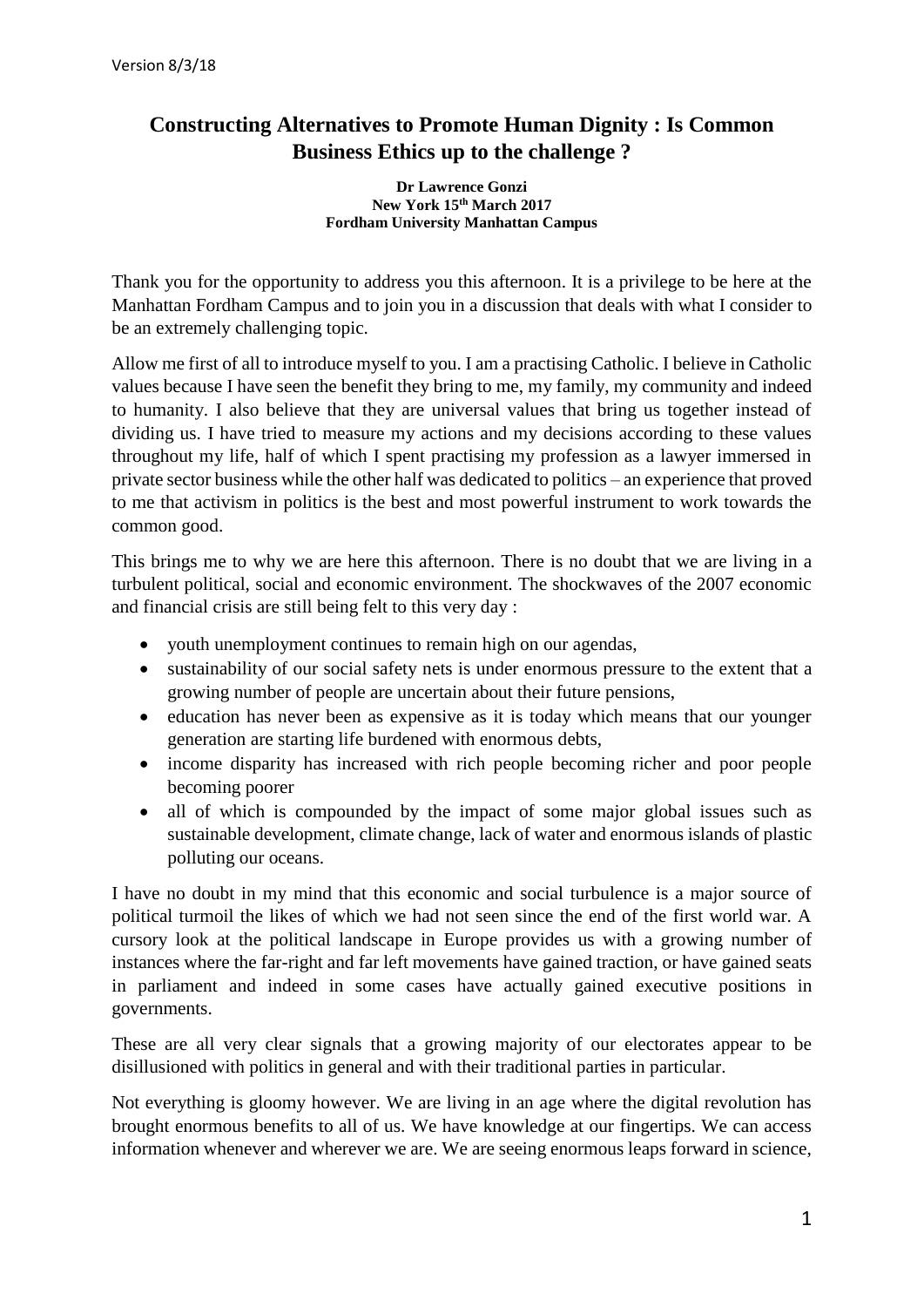medicine, engineering and environmental alternatives that seemed science fiction a mere twenty years ago.

We find ourselves in the midst of all this upheaval – a reality which some experts describe as "disruptive innovation" a term in the field of business administration referring to an innovation that creates a new market and value network and eventually disrupts and displaces an already established one.

This disruptive feature appears to have become applicable also to those values that have guided humanity so far – the most important and central one being the promotion of the Human Dignity of each and every person living on this planet.

This value is being shaken by some crucially important issues such as our response to mass irregular migration, mass unemployment, the use and abuse of religion for political manoeuvring and - of course – the enormous impact of the digitised world that has inundated us with artificial intelligence, big data, social media and virtual reality just to mention a few of the most important.

It is legitimate, therefore to ask ourselves whether we have logical, fair, and feasible proposals that address these challenges. This question has been put to us all by Pope Francis from the very first day of his papacy – His encyclical "Laudato Si" is a heartfelt plea to humanity to come to its senses and to reach out to its roots where the dignity of the human person is itself the ethical compass of our behaviour.

This is exactly what the *Fondazione Centesimus Annus Pro Pontifice* (FCAPP) has been striving to achieve in these recent years and it explains why we are here today.

I do not speak on the Foundation's behalf, but I am privileged to have joined it and to participate in its debates and reflections on topics that concern our societies in a very direct manner. Over the past two years I have shared with my colleagues and friends in the Foundation, an experience that has helped us to focus on an intensive encounter between the experts and the people, the theory and the real life experiences, in an effort to propose a rejuvenated, relevant and solid ethical compass for all, including people in business.

I assure you that this has never been an easy task precisely because the issues that we face are extremely sensitive ones. For example, the issue of mass migration and human dignity. In other words, understanding that the dignity of a migrant who lands on our shores illegally is still equal to that of the tourist who visits us on a luxury cruise liner.

Likewise, a shareholder, a Chairman, a director of a company – indeed a manager or head of department require an ethical compass that points north – again in this case, north is where the dignity of the human person lies.

In practical terms, an ethical compass that embraces Catholic Social Teaching values would factor into the decision taking process specific aspects such as the impact on the environment, the fairness to the customer, the fair and equal working conditions of the employees

The Foundation has been asking itself whether existing business ethics (which it has described as Common Business Ethics) is up to the challenge of promoting human dignity in today's world.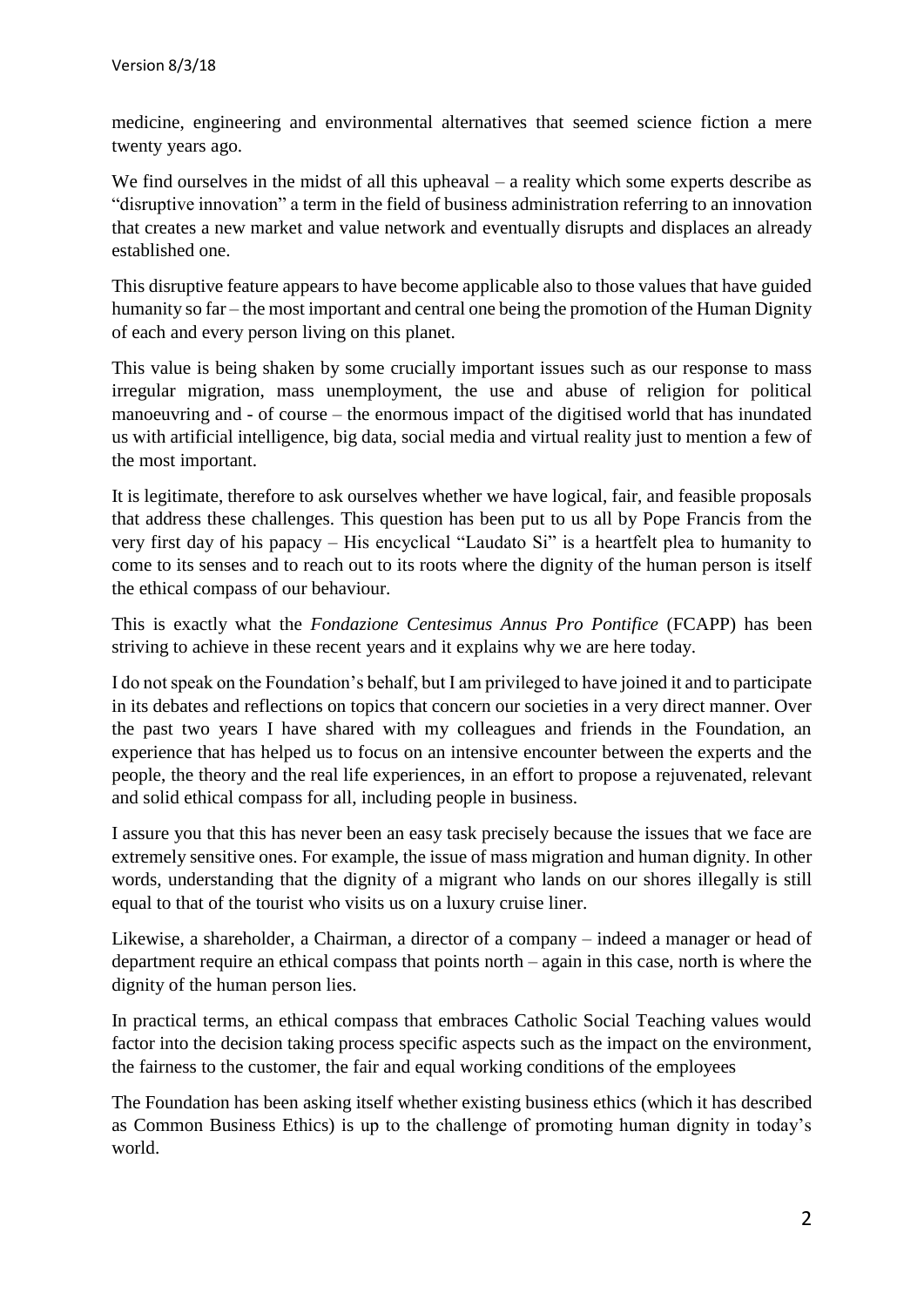The question is not hypothetical, and neither is it an invitation to an academic exercise that ends up with a wonderful paper that no one reads. It is a question that originates from the realities that surround us today.

Our next couple of days in New York will provide us with the opportunity to continue in this journey to identify solutions inspired by the Christian and Universal values that we embrace. It will follow up on the work carried out so far and which is clearly outlined in the Foundation's 2017 Statement which highlights three priority areas for everyone's consideration.

**Firstly, the role of business in the Fight against Poverty**. But the "poverty" we refer to is not restricted to the destitute, the ones who have nowhere where to spend the night and nothing to eat today. That poverty, of course, is the first to be addressed. It is our first choice. But there is more to it than that because a successful business model that adopts an ethical approach will not restrict itself to an annual donation to charity. Neither will it measure itself exclusively by the size of the dividends that end up in the shareholders' pockets. A successful business model that respects human dignity measures its success also by assessing the working conditions of its employees, the investment in its human resources, the status of women at the workplace and their right to equal treatment and equal opportunities, the contribution it makes to the environment and its contribution towards the promotion of entrepreneurship, small business etc - in short the impact it has on the Common Good.

**The second priority** area deals with one of the crucial aspects of  $21<sup>st</sup>$  Century – namely the Digital Economy. It is in this area that we are faced by a range of new ethical questions relating to truth in communication, uncertainties about the future of meaningful work, lack of interpersonal relations and questions of moral agency in machine driven self-learning processes. There are no easy answers to these questions but surely we can agree that the Digital Economy can be put to the service of the Common Good for instance to have an inclusive financial services environment, or to have better sectorial risk management, or even to have well-functioning job markets that interface with our educational institutions and with our social safety nets.

**The third priority** area seeks to identify those Inclusive Economic Reforms that are becoming urgent precisely because they are intimately linked with the health of our planet. In other words, we feel the need to join forces on a common basic program which is essential for sustainability of our planet and for a reasonable pursuit of dignity for all.

So to conclude, let me try to suggest to you an answer to the question put to us as to whether existing business ethics is up to the challenge of promoting human dignity.

The Financial Times of June 16, 2016 published a full page article titled "Blessed Returns" focusing on Pope Francis's call to wealth managers to choose what he describes as "impact investments". The article quotes an analysis by Jackie Vanderburg (investment strategist at US Trust) which states that 58% of baby boomers say that social and environmental impact is important with regards to their investments. She adds that 93% of millennials will say the same thing.

In a letter dated January 2018, BlackRock CEO, Larry Fink urged his CEOs toi consider a "New Model For Corporate Governance". I quote :